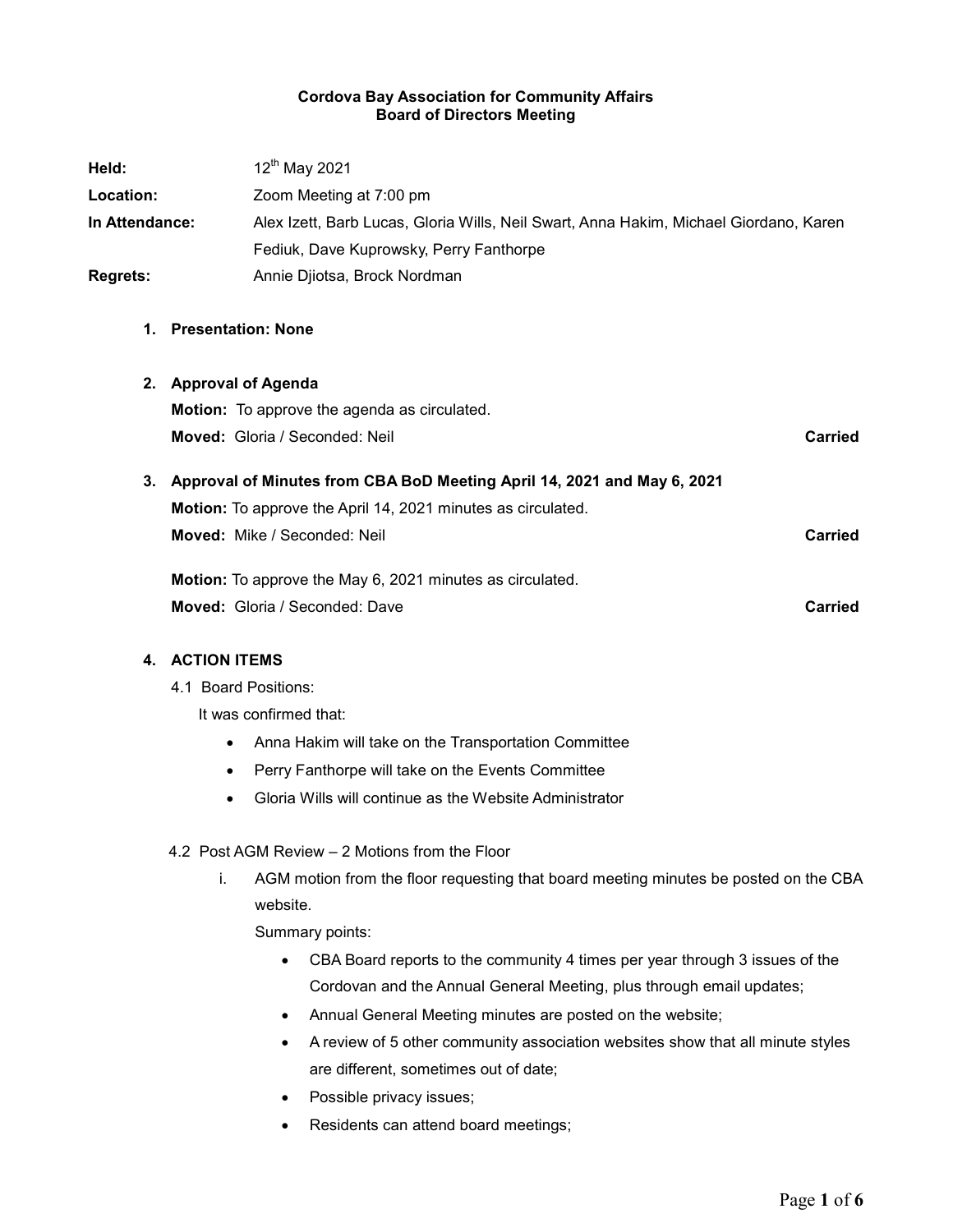- CBA receives public funding;
- Transparency may drive more interest and membership.

#### Decision/Action:

Motion: That the approved board meeting minutes be posted on the CBA website. **Moved:** Gloria / Seconded: Karen Carried Carried Carried Carried Carried Carried

ii. AGM motion from the floor requesting that a CBA Parks & Beach Committee be established.

Summary points:

- Board committees are in accordance with the CBA bylaws;
- A current CBA board member sits on the Saanich Parks, Trails and Recreation Advisory Committee;
- Consider how this area could be dealt with under an existing CBA committee, possibly through a sub-committee;
- Transportation Committee has, as one of its responsibilities, the Cordova Bay trail network;
- A desired outcome from increased community engagement through events is an increase in participation of volunteers from the community that may assist in some areas.

## Decision/Action:

The Transportation Committee will move to incorporate parks and beaches into its roles and responsibilities.

## 4.3 Development Referral Process & Forms:

Summary Points:

- The "straw-man" document (outlining steps that may guide CBA in objectively evaluating a development application) started by Neil should be viewed in conjunction with new Developer Questionnaire forms proposed by Mike and Annie;
- All final documents should be appropriately formalized in the CBA Standard Operating Procedures document.

#### Decision/Action:

Discussion on and board approval of the new Developer Questionnaire and Referral forms, and how the straw-man document can be incorporated into this process is TABLED, to allow the Planning Committee further time for review of the process.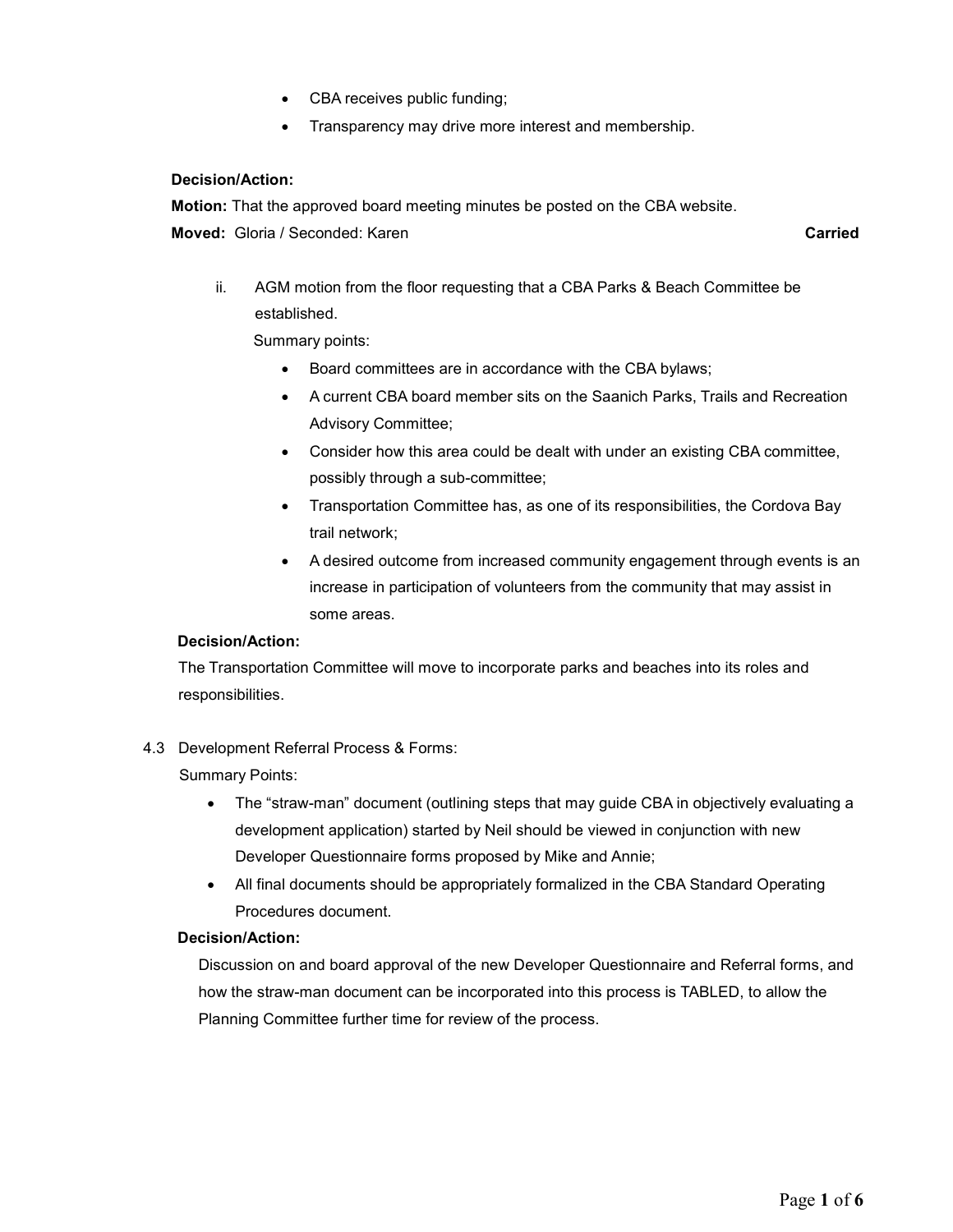4.4 Membership Proposal:

Summary Points:

- Royal Roads University (RRU) evaluation of CBA membership structure brought up the issue of value proposition for the \$10 annual membership fee;
- The CBA website, Cordova Bay Day, All Candidates Meetings, other events, are open to all residents;
- The annual membership fee is not significant but it does provide a way to stay connected to our community and a way for the community to support what CBA does – for example the Claremont Scholarship and events;
- CBA is in the very early stages of our renewed focus on events and community engagement, putting into action some suggestions from the RRU initiative. A year from now any decision on membership fees may be very obvious.

#### Decision/Action:

There will be no change to membership fees at this time; we will wait to see how the year unfolds after proceeding with new event engagements.

4.5 Communication Strategy:

Summary Points:

- No reply to date from the RRU program that would provide student volunteers to help implement new CBA initiatives;
- As noted in the April board minutes, the Communications Strategy (CS) Sub-committee is to provide to the Board a prioritized list of actions, including a timeline and funding requirements.

## Decision/Action:

The CS Sub-committee will move under Events portfolio; current sub-committee members, including Barb Collumbin, will continue on the committee.

4.6 LAP Update:

Nothing further to report.

4.7 WSANEC Initiatives:

Summary Points:

- The cost of engaging a First Nations carver to carve a totem pole has been explored and this is one initiative to consider;
- As noted in the Proposed Local Area Plan document, there is a totem pole at UVic that tells the story of Cordova Bay; possibly move this pole to a location in Cordova Bay;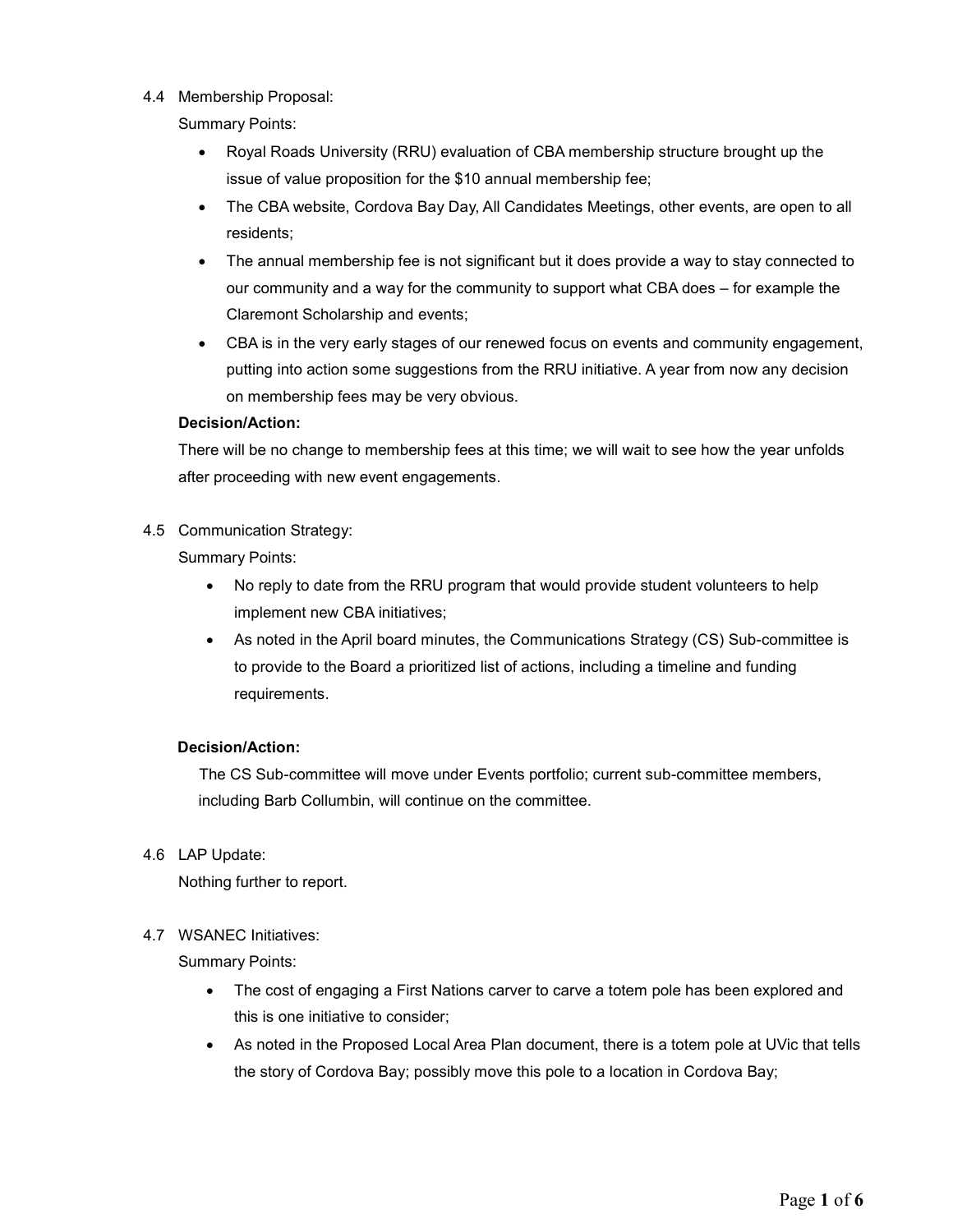Another potential initiative is a First Nations Scholarship, similar to the CBA Claremont Scholarship currently in place.

## Decision/Action:

- Dave to contact UVic and commence the discussion of moving the Cordova Bayrepresented totem pole;
- Alex to contact Brian Thom for guidance on possible First Nations initiatives in Cordova Bay.

## 4.8 The Cordovan:

## Decision/Action:

 Debbie Sherwood, who leads the Cordovan team, will be contacting all board members for articles for the upcoming June issue.

## 5. NEW BUSINESS

5.1 Correspondence:

Summary points:

- Alex continues to forward relevant emails from Saanich to the Board;
- An email from Saanich reporting that the annual operating grant has been mailed out;
- An email from Saanich providing a link to the Mayor's recent youtube podcast on a variety of topics, including the 30km speed limit pilot project, casino, climate change and more.

## 5.2 CBA Administration Items:

Summary points:

- The backup of google docs has been done;
- The Society Annual Report has been filed as required by the BC Societies Act;
- The annual calendar indicates upcoming board meetings, insurance renewal, the Cordovan, and the Society Annual Report requirement, which has been done.
- CBA zoom license which includes the webinar subscription to accommodate the speaker series and AGM expires June  $7^{\rm th}$ .

## Decision/Action:

The webinar subscription will be renewed as needed.

## 5.3 Treasurer's Report:

## Decision/Action:

Transition has begun; Karen and Barb are working with Keith on the handover.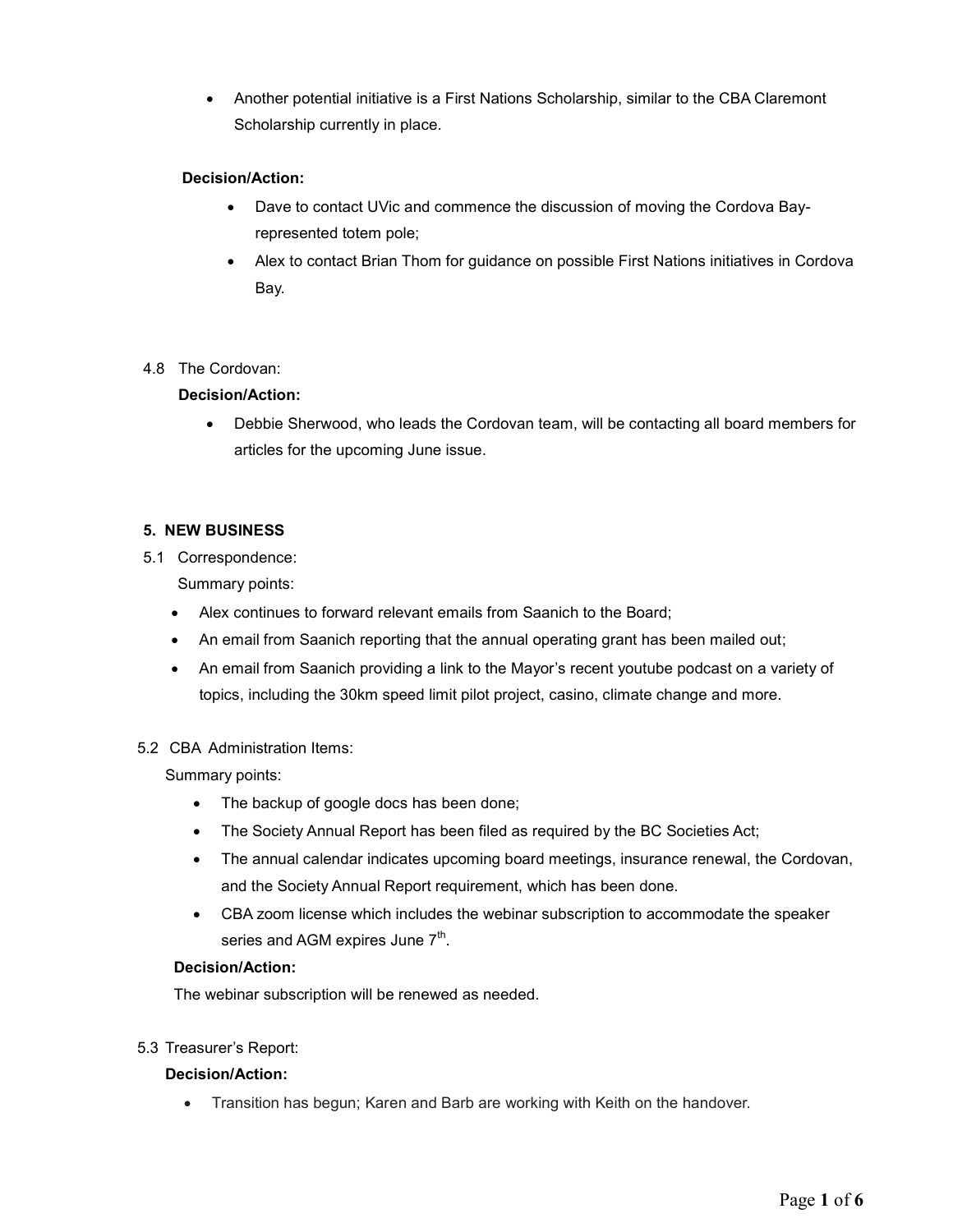# 5.4 Transportation Committee (TC):

# Decision/Action:

- Transition will begin from Alex to Anna;
- The next TC meeting is on May 18<sup>th</sup> with Dean Murdoch in attendance, discussing his Better Mobility Saanich initiative.

# 5.5 Membership Report:

Summary points:

- Currently there are 473 paid members
- Renewals are sent out quarterly
- Mail chimp has been updated with current members.

## 5.6 Planning Report:

Summary points:

- The Planning Tracker document in google docs has been updated with dates each developer made their presentation to CBA;
- Fas Gas will not have a drive-through, therefore no rezoning required; technically this property is in rural Saanich and not part of Cordova Bay;
- No indication when 5229 Cordova Bay Road will commence construction;
- 5185 Del Monte will be going to public hearing
- Residents concerned about the development at 4590 Lochside Drive (the LIMONA development across from Lochside School) have placed advertisements in the TC to bring awareness to the proposal.

## 5.7 SCAN Report:

Summary points:

- New system at Saanich regarding development applications now states that if a development is turned down, the developer can re-present to Council within 30 days, with or without any changes to the application;
- A possible new Saanich initiative is listing daycare centres as a community amenity for development applications;
- Cadboro Bay has an established Dead Boat Society; if anyone has concerns they can contact this society through their website to get assistance with the process of getting a derelict boat removed.